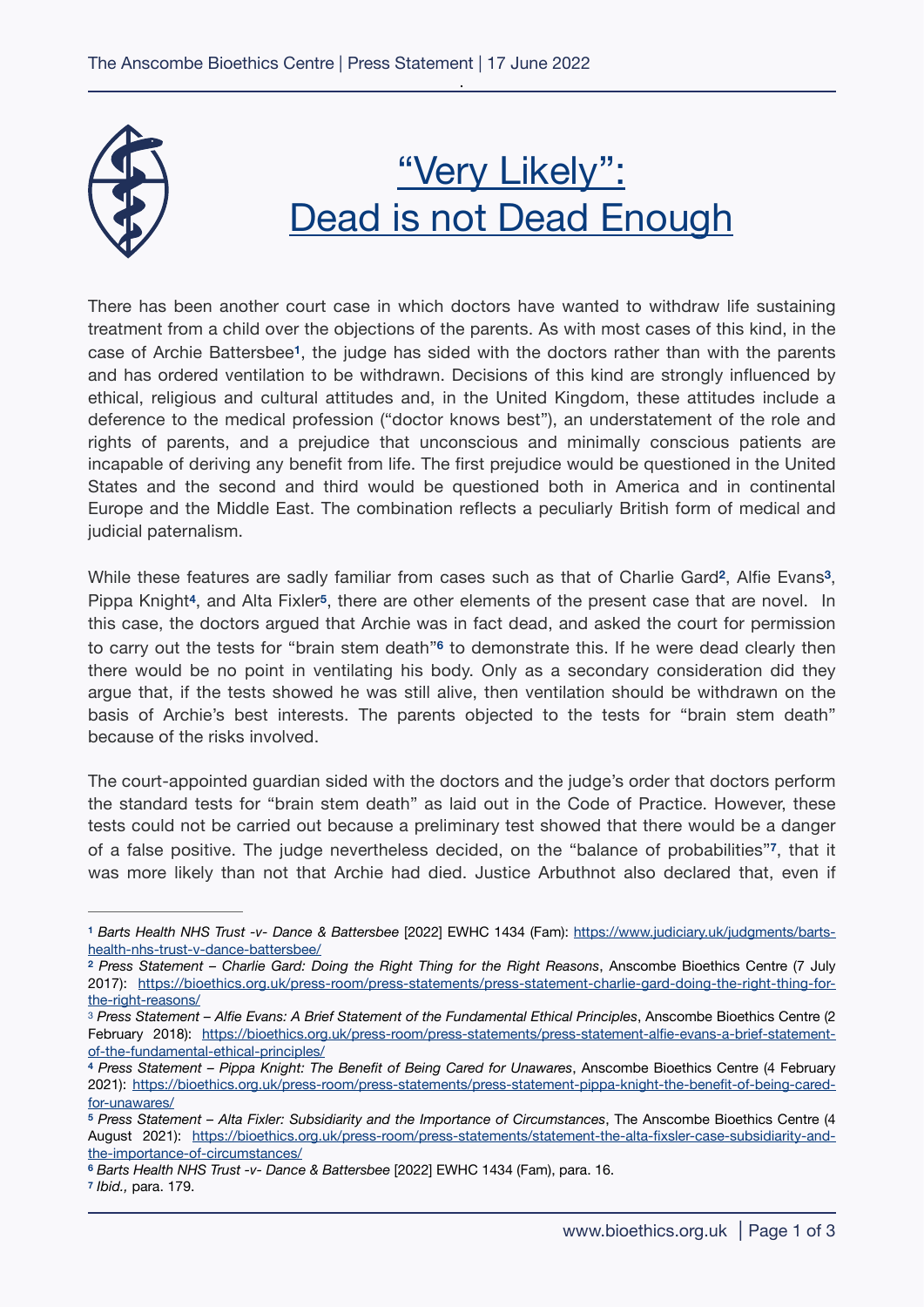<span id="page-1-9"></span>Archie were not dead, withdrawal of ventilation would be in his best interests because of the burdens of treatment<sup>[8](#page-1-0)</sup>. This was despite a previous statement from Archie that, if he were unconscious he would want to be given life-sustaining treatment so as to remain with his mother.

<span id="page-1-10"></span>There are several issues of concern in this judgement. In the first place it seems extraordinary that questions of life and death should be matters of a balance of probability rather than determination beyond reasonable doubt. No one would suggest burying someone who was "more likely than not" to be dead! "Very likely" dead is not dead enough. The judge in this case statedthat "the law is settled"<sup>9</sup> and that the Court should decide on matters of fact in such cases based on the balance of probabilities. However, if this is the law, it is not so much settled as unsettling and in clear conflict with Catholic medical ethics. For example, the Catholic Church requires moral certainty of death – certainty beyond reasonable doubt – before unpaired vital organs can be taken from a body<sup>[10](#page-1-2)</sup>. It should be noted that the concept of brain death was developed in the context of the practice of organ transplantation and the family of Archie Battersbee were upset that the doctors had started talking about organ donation within three days of his admission to hospital<sup>[11](#page-1-3)</sup>, long before the date that the judge subsequently gave as the date of Archie's death.

<span id="page-1-16"></span><span id="page-1-15"></span><span id="page-1-14"></span><span id="page-1-13"></span><span id="page-1-12"></span><span id="page-1-11"></span>A second reason that this decision is unsettling is that the tests for brain stem death, as set out in the Code of Practice<sup>[12](#page-1-4)</sup>, were never completed. Death had not been established by the standards of the Code. The judge based her decision not on best practice but on the opinion of doctors that it was "likely or very likely"<sup>13</sup> that Archie was dead. However, what is "very likely" is not certain, and one source of doubt is the fact that Archie's heart continues to beat. According to the Code of Practice "There is evidence to show that for a patient with severe structural brain damage, if all the brain-stem death criteria are satisfied, asystole will inevitably follow within a few days despite continued ventilation<sup>"[14](#page-1-6)</sup>. The Code quotes a study of over a thousand patients diagnosed with brain-stem death which gave the median time to asystole of 40 hours, with over three quarters losing heart function within 72 hours<sup>[15](#page-1-7)</sup>. Archie has been on a ventilator for 57 days and, according to the judge, has been brain-stem dead for 14 days. Such an extended period of ventilation is compatible with a diagnosis of brain-stem death, but the Code notes that "evidence [that asystole will follow in a few days] was considered important in the development of the concept of brain-stem death in adults<sup>"[16](#page-1-8)</sup>. Extended continuity of heartbeat is a reason for requiring that all tests for brain-stem death be completed before declaring the patient dead.

<span id="page-1-8"></span>*Op. cit.*, AOMRC (2008), p. 30. **[16](#page-1-17)**

<span id="page-1-17"></span><span id="page-1-0"></span>*Ibid.,* para. 196. **[8](#page-1-9)**

<span id="page-1-1"></span>*Ibid.,* para. 156. **[9](#page-1-10)**

<span id="page-1-2"></span>*On the Ethics of Organ Transplantation: A Catholic Perspective. The Report of a Working Party*' (The Anscombe **[10](#page-1-11)** Bioethics Centre, 2014), 27 n.56: [https://bioethics.org.uk/about-us/showcase/on-the-ethics-of-organ-transplantation-a](https://bioethics.org.uk/about-us/showcase/on-the-ethics-of-organ-transplantation-a-catholic-perspective/)[catholic-perspective/](https://bioethics.org.uk/about-us/showcase/on-the-ethics-of-organ-transplantation-a-catholic-perspective/)

<span id="page-1-3"></span>*Op. cit.,* [2022] EWHC 1434 (Fam), para. 100. **[11](#page-1-12)**

<span id="page-1-4"></span>A Code of Practice for the Diagnosis and Confirmation of Death, Academy of Medical Royal Colleges (2008): [https://](https://aomrc.org.uk/wp-content/uploads/2016/04/Code_Practice_Confirmation_Diagnosis_Death_1008-4.pdf) **[12](#page-1-13)** [aomrc.org.uk/wp-content/uploads/2016/04/Code\\_Practice\\_Confirmation\\_Diagnosis\\_Death\\_1008-4.pdf](https://aomrc.org.uk/wp-content/uploads/2016/04/Code_Practice_Confirmation_Diagnosis_Death_1008-4.pdf)

<span id="page-1-5"></span>*Op. cit.,* [2022] EWHC 1434 (Fam), para. 81. **[13](#page-1-14)**

<span id="page-1-6"></span>*Op. cit.*, AOMRC (2008), p. 28. **[14](#page-1-15)**

<span id="page-1-7"></span>[<sup>15</sup>](#page-1-16) Bryan Jennett, John Gleave, and Peter Wilson, 'Brain death in three neurosurgical units', *British Medical Journal* 282 (14 February 1981): 533-539: <https://www.ncbi.nlm.nih.gov/pmc/articles/PMC1504374/pdf/bmjcred00645-0029.pdf>